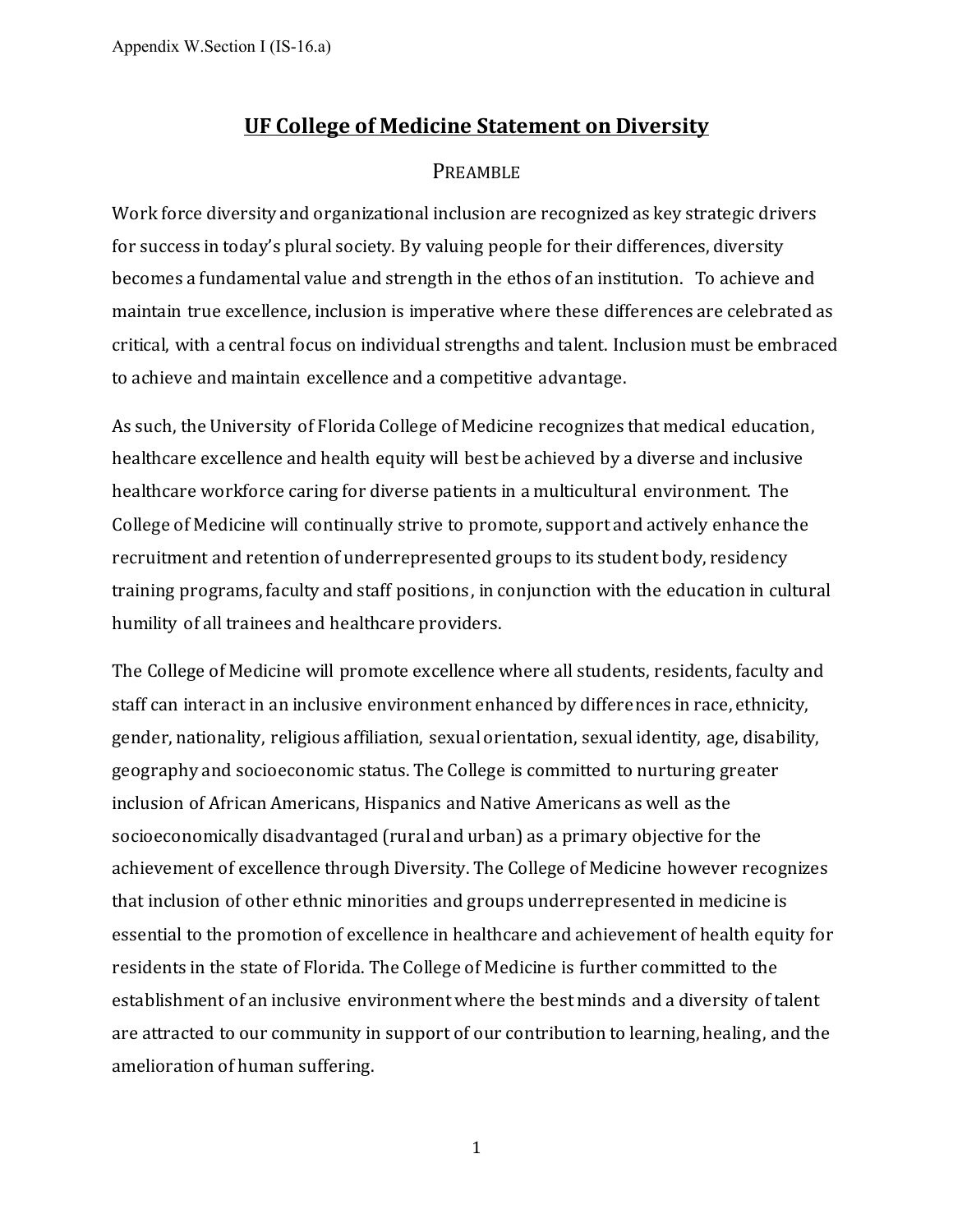Diversity is essential to our health care work force. Inclusion represents our active strategies to achieve cultural transformation. Equity is essential to the achievement of excellence in all outcomes for which we strive. These elements are embedded in our organizational strategy and are the foundation of our success. The University of Florida College of Medicine is committed to the integration of diversity and inclusion initiatives in the overall college and health center strategic plan and will continually promote an environment that remains relevant to the needs of society and is capable of preparing future generations of the health care work force.

### PRINCIPAL AIMS

#### *Introduction*

Important strengths of the University of Florida include the diversity and size of the undergraduate enrollment in pre-health curricula. The University of Florida is one of the nation's leading pipelines for applicants –including those underrepresented in medicine (URM) - to American medical schools. The University of Florida has also had a successful program for recruiting economically disadvantaged students including underrepresented minorities and is well situated geographically to continue to develop partnerships with colleges and universities who have had a traditional focus on historically URM graduates. The College of Medicine was also an early adopter of the holistic review in admissions in the School of Medicine in the continuing effort to enhance the student body diversity as a means of achieving excellence. The College of Medicine has a long established Office for Diversity and Health Equity (ODHE) which is committed to the recruitment and retention of those underrepresented in medicine, and actively collaborates with the Office for Faculty Affairs and Graduate Medical Education to enhance diversity and inclusion in the faculty as well as in residency training programs.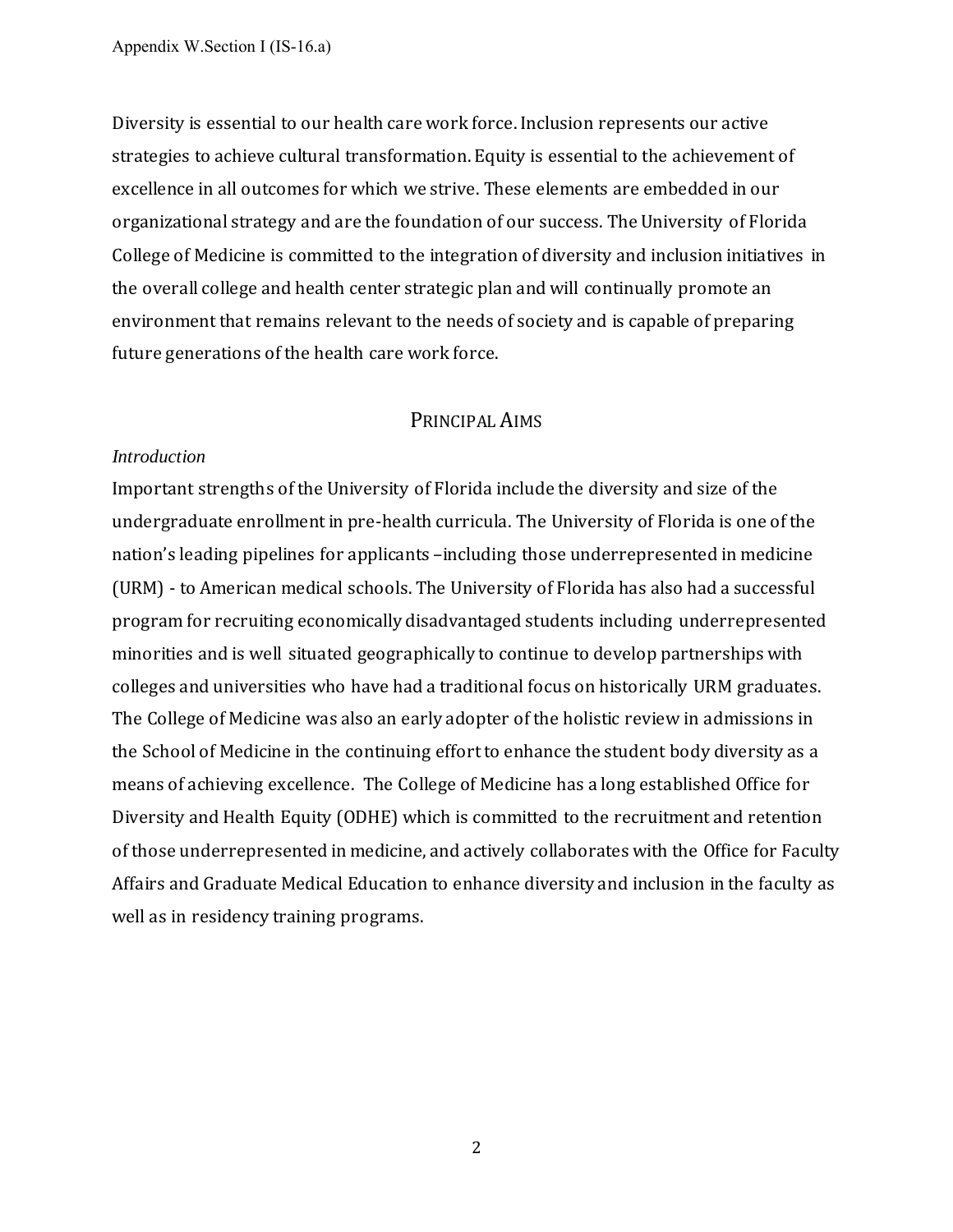# *Opportunities for achieving excellence through Diversity*

The College of Medicine has the opportunity to:

- Leverage the University's large and diverse undergraduate pool through our existing pipeline programs to both consistently attract future talent to our local medical and graduate programs as well as to strengthen the pool of successful applicants to graduate and professional programs at medical schools throughout the U.S.
- Actively engage all URM faculty within the COM in ongoing efforts to develop a supportive environment that will aid in retention and professional successes as well as assist in the recruitment of others.
- Engage and partner with willing groups and individuals within the local community to help achieve diversity and inclusion goals. Increasing faculty diversity within the College of Medicine is also achievable leveraging UF's position as an institution of preeminence in the State of Florida and in the Southeast.
- Form partnerships with URM undergraduate institutions within Florida and the Southeast to expand the pool of URM student applicants.

### *Specific aims:*

- 1. *Cultural Transformation:* To continue to transition our organization beyond mere compliance to a culture of inclusion and celebration of individual strengths and retention of talent, where the value of diversity and inclusion is truly recognized and embraced as a path to institutional excellence.
- 2. *Talent Discovery:* To leverage all opportunities available within the State and our local community to maximize the opportunities for the recruitment and retention of individuals including faculty, staff, students, residents, administrators, managers and leaders throughout our organization, within the College of Medicine and in educational and training programs the College supports, including the MD, MD/PhD, PHD and PA programs.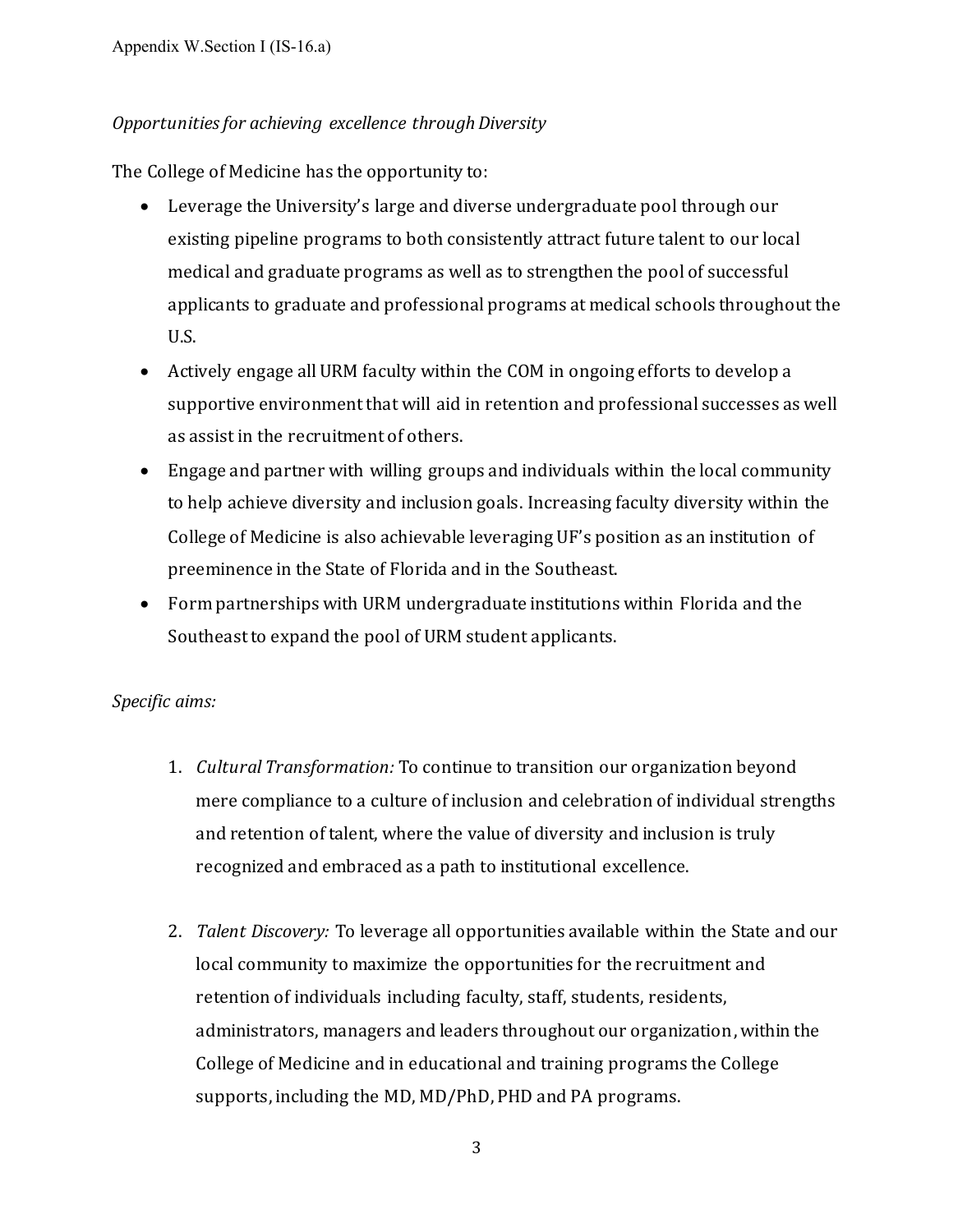- 3. *Community Engagement:* To establish community partnerships that can champion diversity and inclusion efforts including recruitment and retention of faculty and staff, residents and students.
- 4. *Health Care Equity:* To further support and expand our efforts to understand the basis of health disparities and to reduce inequity through efforts in research, medical education, and outreach to our underserved community.
- 5. *Communication:* To disseminate through an effective integration with both a college wide and public campaign and social media strategy, a shared understanding of diversity and our transition to an environment of inclusion and the integration of such principles in the College of Medicine's mission, strategic vision and recruitment efforts. Leadership drives the institutional commitment and activities. Senior leadership must publically embrace, through broad, repetitive and effective communication, a definitive and unequivocal position that diversity, inclusion, and health equity is synonymous with excellence. The diversity, inclusion and health equity strategy must be communicated as a top down initiative in terms of defining this imperative for excellence.
- 6. *Faculty Development:* To support the office of Faculty Affairs as a significant driver in diversity and inclusion actions. Planning, developing and mentoring to a pathway of success should be a priority that bridges the needs and requirements of individual departments and units, and must be viewed as a competitive advantage to prospective faculty residents and fellows. These actions must be a clearly evident investment in the individual success of each faculty member. The building of trust and reducing marginalization must be a key outcome.